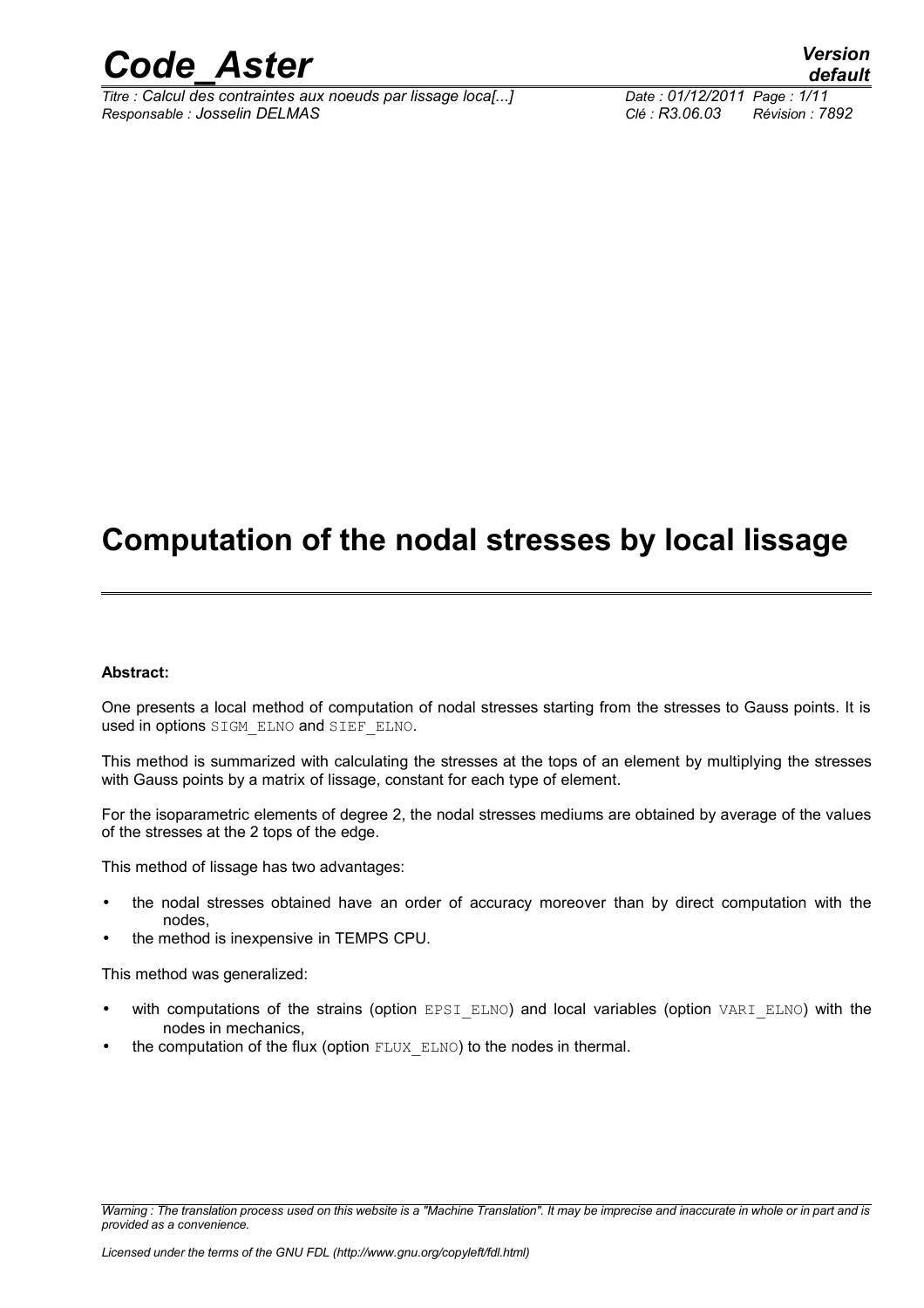*Titre : Calcul des contraintes aux noeuds par lissage loca[...] Date : 01/12/2011 Date : 01/12/2014 Page : 01/12/2014 Page : 10556101 PELMAS Clé : R3.06.03 Responsable : Josselin DELMAS Clé : R3.06.03 Révision : 7892*

### **Contents**

| 4 Application of the method to computation of the nodal stresses for different éléments8 |
|------------------------------------------------------------------------------------------|
|                                                                                          |
|                                                                                          |
|                                                                                          |
|                                                                                          |
|                                                                                          |
|                                                                                          |
|                                                                                          |
|                                                                                          |
|                                                                                          |
|                                                                                          |
|                                                                                          |
|                                                                                          |
|                                                                                          |

*Warning : The translation process used on this website is a "Machine Translation". It may be imprecise and inaccurate in whole or in part and is provided as a convenience.*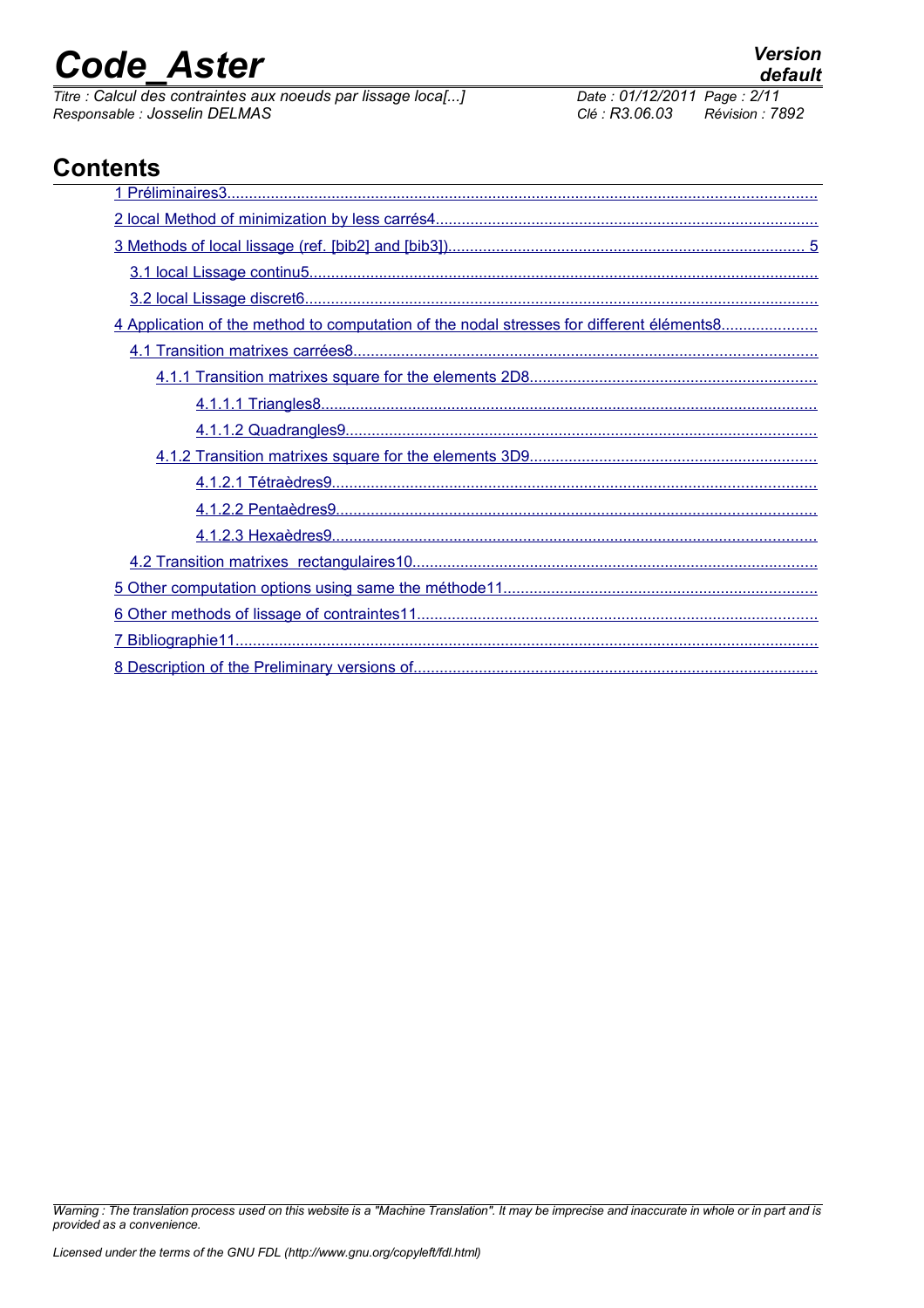*Titre : Calcul des contraintes aux noeuds par lissage loca[...] Date : 01/12/2011 Page : 3/11 Responsable : Josselin DELMAS Clé : R3.06.03 Révision : 7892*

### **1 the document11**

<span id="page-2-0"></span>This method lean on the observation [bib1] that there exist points where the computation of the stresses, starting from displacements in a primal formulation in displacements, is more precise.

In the isoparametric case of finite elements of order 2 (SEG3 in 1D, QUAD8 and QUAD9 in 2D, HEXA20 in 3D), one shows that Gauss points formula of squaring at  $2<sup>n</sup>$  points ( $n<sup>1</sup>$  dimension of space) are such as one can hope, without that being formally shown, for the computation of  $\sigma$  the same order of accuracy as for the computation of the field of displacement **u** .

The idea of the method is to calculate for each element the nodal stresses  $\hat{\bm{\sigma}}$  from  $\bm{\sigma}^{\rm k}$  with Gauss points, these last being calculated on each element by the formula:

$$
\boldsymbol{\sigma}^{\mathbf{k}} = \mathbf{D} \, \mathbf{B}^{\mathbf{k}} \, \mathbf{u} = \mathbf{D} \sum_{i=1}^{NNO} \, \mathbf{B}_{i}^{\mathbf{k}} \, \mathbf{U}_{i}
$$

where:

- **D** is the matrix of elasticity,
- $\mathbf{B}^{\mathbf{k}}$  is the matrix connecting the strains to displacements at the Gauss point  $k$  ,
- **Ui** are nodal displacements ( *NNO* nodes)

*Warning : The translation process used on this website is a "Machine Translation". It may be imprecise and inaccurate in whole or in part and is provided as a convenience.*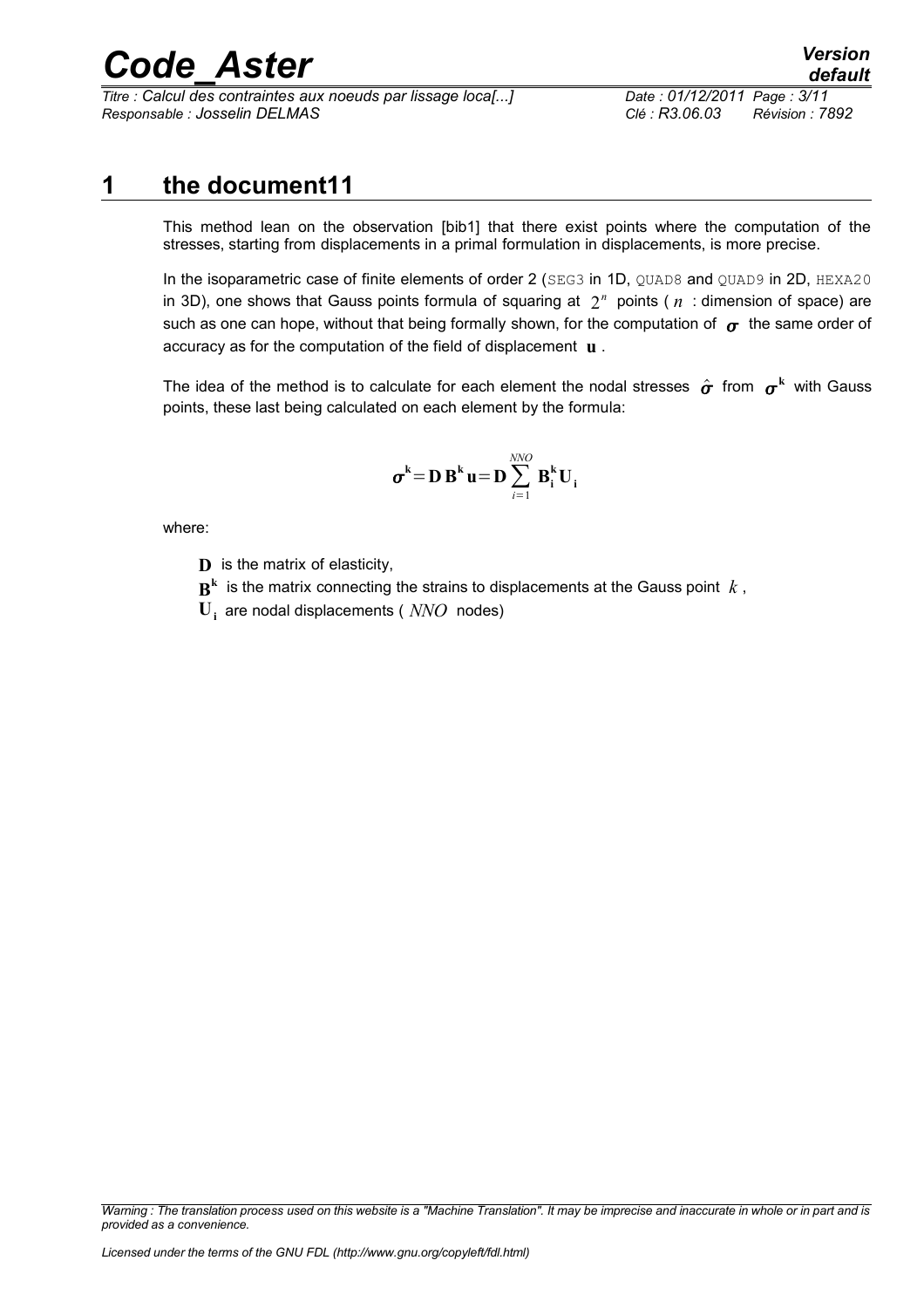*Titre : Calcul des contraintes aux noeuds par lissage loca[...] Date : 01/12/2011 Page : 4/11 Responsable : Josselin DELMAS Clé : R3.06.03 Révision : 7892*

### **2 local Method of minimization by least squares**

<span id="page-3-0"></span>Generally, one wishes to approximate, within the meaning of the least squares, the spatial distribution of the stresses by  $\sigma(x)$  a polynomial function:

$$
\hat{\boldsymbol{\sigma}}(x) = \sum_{i=0,\dots,p} \mathbf{a_i} P^i(x)
$$

The problem amounts finding the coefficients **a<sup>i</sup>** which minimize the functional calculus:

$$
\mathbf{X} = \int \int (\boldsymbol{\sigma} - \boldsymbol{\hat{\sigma}})^2 dx dy
$$

The values of the function  $\,\bm \sigma\,$  are known here only with Gauss points:  $\,\bm \sigma^{\mathbf{k}}\!=\!\bm \sigma(x_{_k})\,$ 

The minimum will be reached if and only if:

$$
\frac{\partial \mathbf{X}}{\partial \mathbf{a_i}} = 0 \qquad \forall i = 0, \dots, p
$$

In the frame of the finite element method in displacement, one chooses the following function of lissage:

$$
\hat{\boldsymbol{\sigma}}(x) = \sum_{i=1}^{n} N_i(x) \hat{\boldsymbol{\sigma}}_i
$$

where:

 $N_i$  is the shape function associated with the node  $|i\rangle$  on the finite element considered,

 $\hat{\sigma}_{i}$  is the value of the sought stress to *i* the node,

*n* the number of nodes retained for the lissage.

One must thus solve the system:

$$
\frac{\partial \mathbf{X}}{\partial \hat{\sigma}_i} = 0 \qquad \forall i = 1, ..., n \qquad \text{Eq 2-1}
$$

One can choose between two methods of local lissage: continuous lissage or discrete lissage.

*Warning : The translation process used on this website is a "Machine Translation". It may be imprecise and inaccurate in whole or in part and is provided as a convenience.*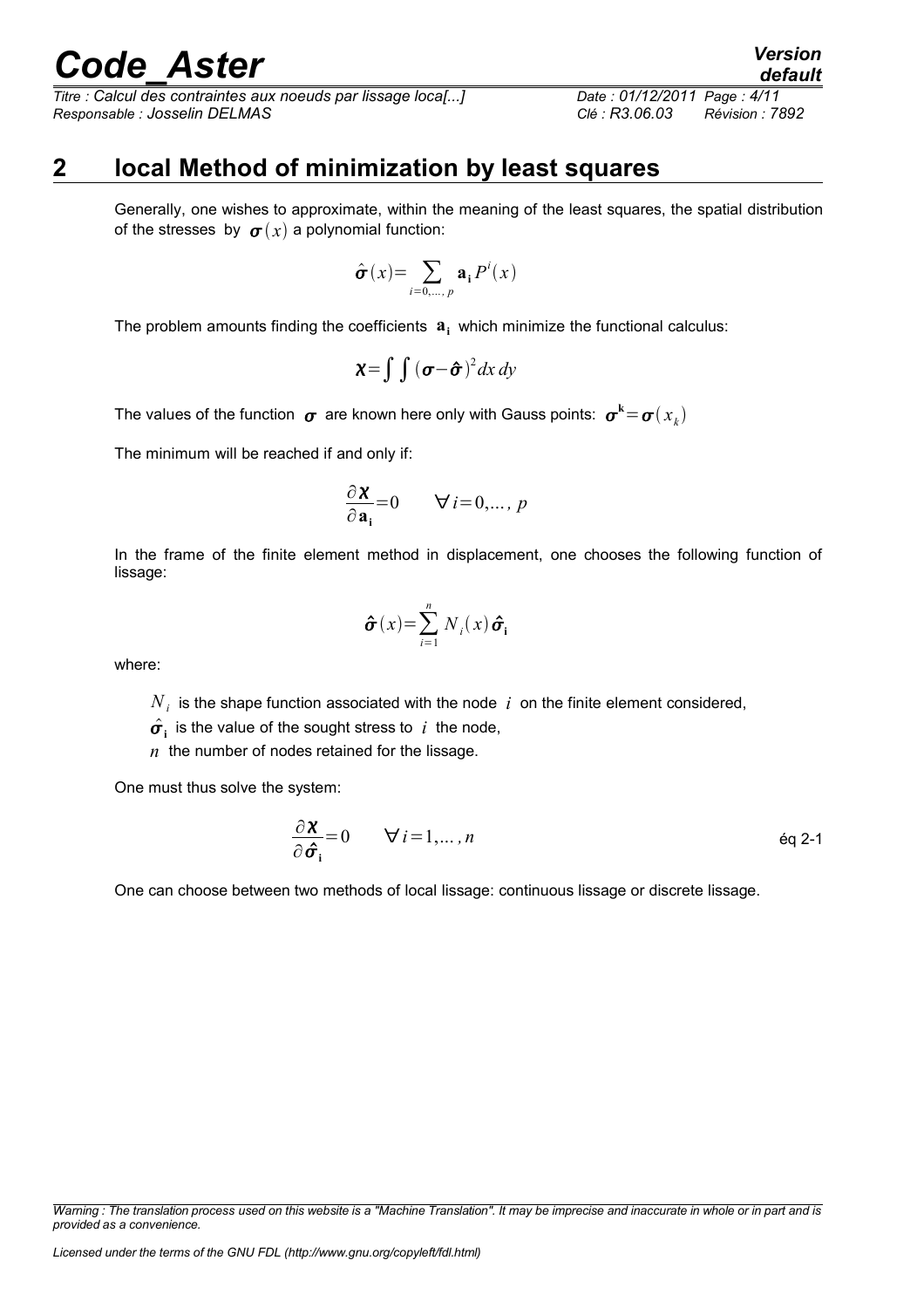*Titre : Calcul des contraintes aux noeuds par lissage loca[...] Date : 01/12/2011 Page : 5/11 Responsable : Josselin DELMAS Clé : R3.06.03 Révision : 7892*

*default*

### <span id="page-4-1"></span>**3 Methods of local lissage (ref. [bib2] and [bib3])**

#### **3.1 continuous local Lissage**

<span id="page-4-0"></span>This kind of lissage led to solve the system [éq 2-1] with the functional calculus defined on the finite element running:

$$
\chi = \int_{e}^{t} (\boldsymbol{\sigma} - \boldsymbol{\hat{\sigma}})^{2} = \int_{e}^{t} (\boldsymbol{\sigma} - \sum_{i=1}^{n} N_{i} \boldsymbol{\hat{\sigma}}_{i})^{2}
$$

Minimization leads to  $\ M^e \bm{\hat{\sigma}} \!=\! F^e$ 

with:

$$
M_{ij}^{e} = \int_{e} N_{i} N_{j} dx dy = \sum_{k=1}^{npg} \overline{N}_{i}(\xi_{k}) N_{j}(\xi_{k}) (det \mathbf{J})_{k} \omega_{k}
$$
  

$$
F_{i}^{e} = \int_{e} N_{i} \sigma dx dy = \sum_{k=1}^{npg} \overline{N}_{i}(\xi_{k}) \sigma_{k} (det \mathbf{J})_{k} \omega_{k}
$$

wh er  $\boldsymbol{\xi}_{k}$  are Gauss points in the element of reference

e

- $\left(\det \mathbf{J}\right)_k$ the jacobian of the geometrical transformation between the element of reference and the element running to the point  $\mathcal{E}_k$ .
- $\omega_{_k}$  : the weight associated with point:  $\mathbf{\boldsymbol{\xi}}_k$

 $\mathbf{\xi}_k$  the stress with point:  $\mathbf{\xi}_k$ 

 ${\bar N}_i(\xi_{\scriptscriptstyle k})$  the value of the shape function in the element of reference to the point  $\,{\xi}_{\scriptscriptstyle k}$ 



calcul direct des contraintes



contraintes lissées

*Warning : The translation process used on this website is a "Machine Translation". It may be imprecise and inaccurate in whole or in part and is provided as a convenience.*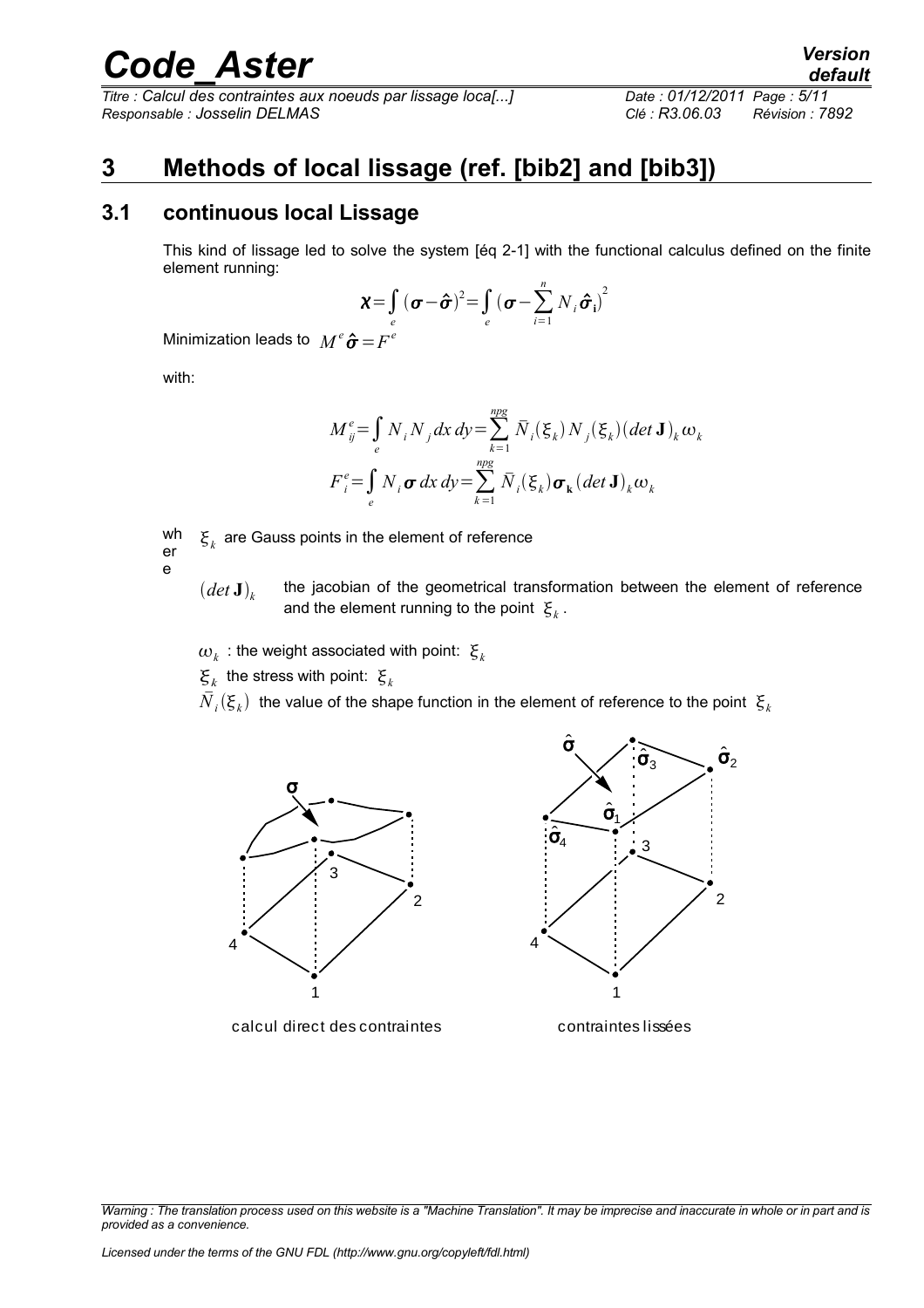*Titre : Calcul des contraintes aux noeuds par lissage loca[...] Date : 01/12/2011 Page : 6/11 Responsable : Josselin DELMAS Clé : R3.06.03 Révision : 7892*

**Note:**

*If spaces of interpolation of*  $\sigma$  *and of*  $\hat{\sigma}$  *are the same ones, one A.*  $\sigma = \hat{\sigma}$  *In practice, one retains for space of*  $\hat{\sigma}$  *a space smaller than that where is defined*  $\sigma$  *by the finite element.*

One sees the restrain between the approximation with Gauss points of  $\sigma$  where  $\sigma$ *thus converges better and this process of lissage whose justification is on the contrary continuous.*

*The way in which*  $\sigma$  is calculated with Gauss points does not intervene. Generalization *with the nonlinear problems is thus obvious, although it cannot concern the same justification.*

This method is however not adopted because it requires a resolution of system linear for each computation of  $\hat{\sigma}$ .

#### **3.2 Discrete local lissage**

<span id="page-5-0"></span>In this case, the functional calculus  $\chi$  is replaced by the summation:





contraintes aux points de GAUSS contraintes lissées

The system to be solved is written there still:  $\frac{\partial \tilde{X}}{\partial \tilde{X}}$  $\partial\bm{\hat{\sigma}_{\text{i}}}$  $=0$  that is to say:

$$
\sum_{k=1}^{ng} \sum_{j=1}^{n} N_i(\xi_k) N_j(\xi_k) \hat{\sigma}_j = \sum_{k=1}^{ngg} N_i(\xi_k) \sigma(\xi_k) \quad \forall i = 1, \dots, n
$$

maybe in matric form:  $\mathbf{M}$   $\{\hat{\boldsymbol{\sigma}}_\text{need}\} \!=\! \mathbf{P}$   $\{\boldsymbol{\sigma}_{\text{GAUSS}}\}$ 

The matrixes **M** (square  $n \times n$ ) and **P** (rectangular  $n \times npg$ ) are then independent of the current element *e* .

*Warning : The translation process used on this website is a "Machine Translation". It may be imprecise and inaccurate in whole or in part and is provided as a convenience.*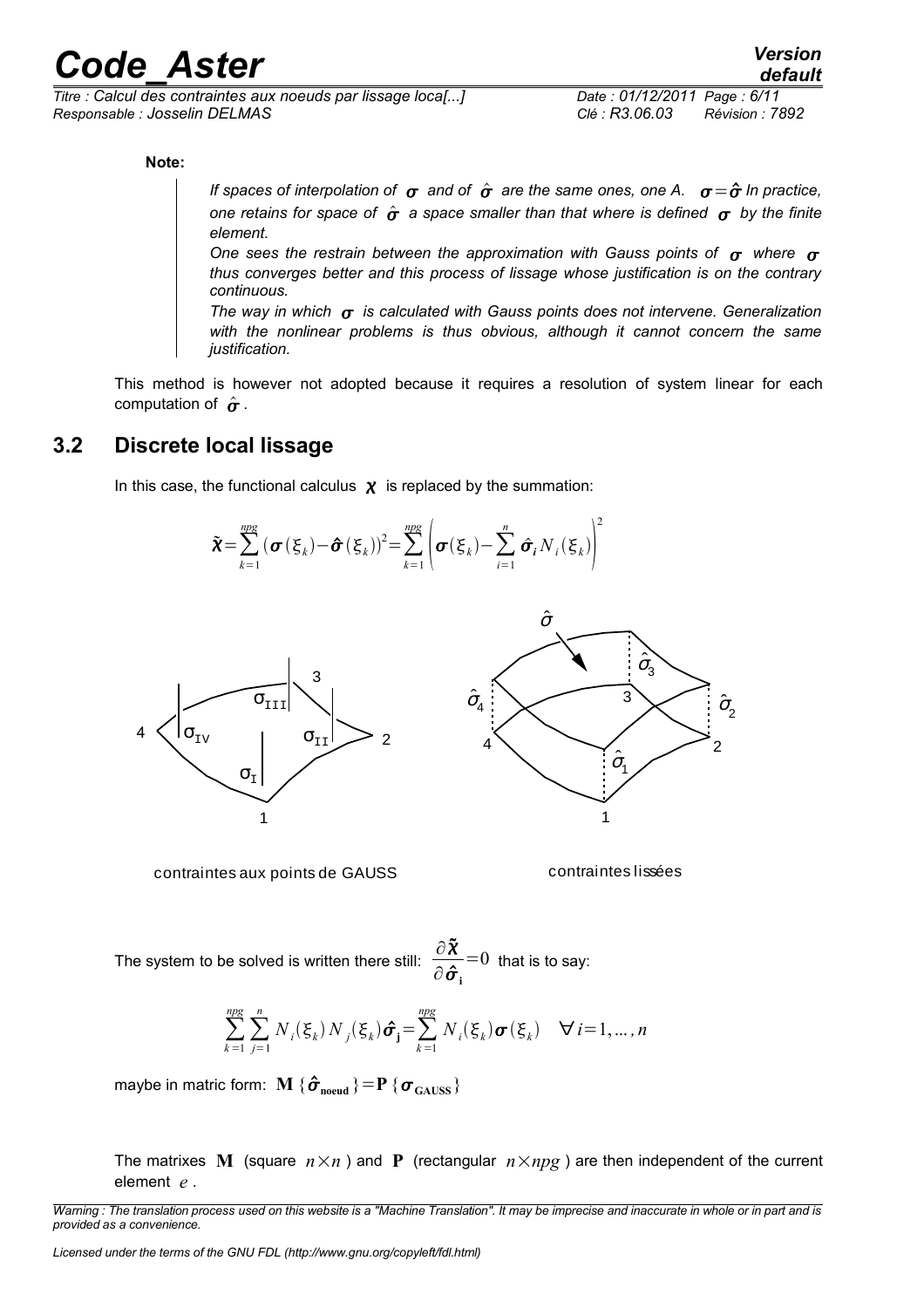*Titre : Calcul des contraintes aux noeuds par lissage loca[...] Responsable : Josselin DELMAS Clé : R3.06.03 Révision : 7892*

*default*

They can thus be calculated once and for all on the element of reference.

*Warning : The translation process used on this website is a "Machine Translation". It may be imprecise and inaccurate in whole or in part and is provided as a convenience.*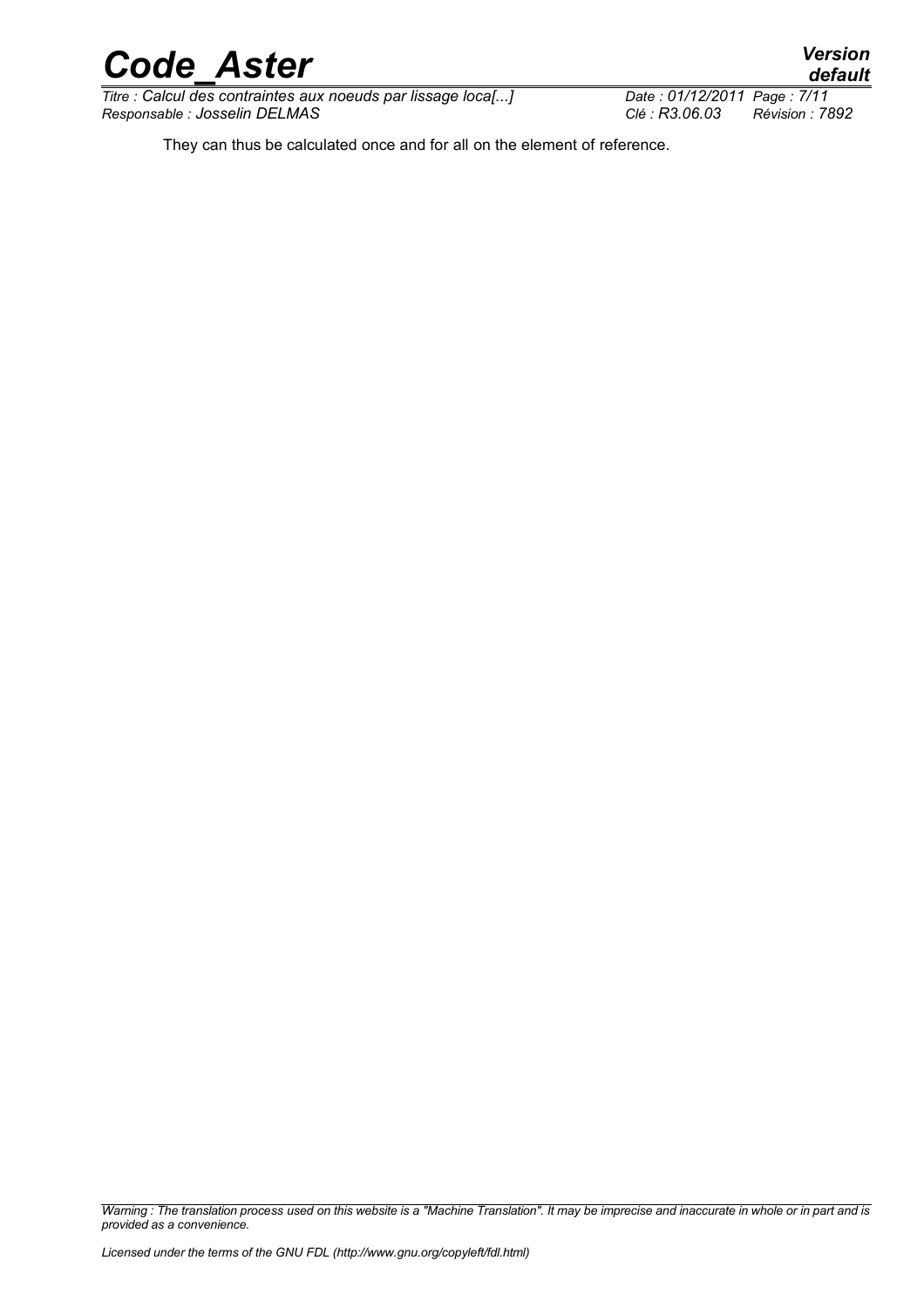*Titre : Calcul des contraintes aux noeuds par lissage loca[...] Date : 01/12/2011 Page : 8/11 Responsable : Josselin DELMAS Clé : R3.06.03 Révision : 7892*

**Note:**

*This method is more economic than the preceding one and gives comparable results [bib2],* 

There still, the way thus  $\sigma^k$  is calculated in each Gauss point is indifferent (since the *number of Gauss points used for computation of*  $\sigma$  *and that of*  $\hat{\sigma}$  *is the same one). One will be able to thus use this method in nonlinear*.

### <span id="page-7-4"></span>**4 Application of the method to computation of the nodal stresses for various elements**

the local lissage adopted in *Code\_Aster* is the discrete local lissage [§2.2], which makes it possible to avoid the computation of integrals on the element.

On all the elements of continuous medium 2D and 3D, one chose a space of lissage leaning on the shape functions relating to the tops of the element.

The method thus makes it possible to obtain the stresses at the tops. In the case of the elements of order 2, one calculates the nodal stresses mediums by taking the arithmetic mean value of the two tops "framing" the medium node considered.

One gives the transition matrixes hereafter allowing to calculate the nodal stresses tops starting from the stresses with Gauss points. These matrixes can be square or rectangular. Indeed, the transition matrixes **M -1P** are calculated once and for all with the initialization of each type of finite element (in AFFE\_MODELE). Two types of matrixes exist:

square **M -1P** matrixes, which are to be used when the number of Gauss points used for computation of the stresses to Gauss points  $\sigma^{\rm k}$  is identical to the number of nodes tops, of the rectangular **M -1P** matrixes, which are to be used when the number of Gauss points of  $\,\boldsymbol{\sigma}^{\mathbf{k}}\,$  is different (in general higher) with the number of nodes tops.

#### **4.1 Square transition matrixes**

<span id="page-7-3"></span>These matrixes are used in the elements for which the number of Gauss points of the computation of SIEF\_ELGA/SIGM\_ELGA is equal to the number of tops. The option calculates in first the stresses in a number of Gauss points equal to the number of tops. Then the matrixes **M -1P** (given afterwards) are used to compute: the nodal stresses. They is the elements:

in 2D: QUAD4, TRIA6, under-integrated QUAD8, in 3D: TETRA4, PENTA6, HEXA8, PYRAM5 and HEXA20 under-integrated.

#### <span id="page-7-2"></span>**4.1.1 Square transition matrixes for the elements 2D**

#### **4.1.1.1 Triangles**

<span id="page-7-1"></span>
$$
\mathbf{M}^{-1}\mathbf{P} = \frac{1}{3} \begin{bmatrix} 5 & -1 & -1 \\ -1 & 5 & -1 \\ -1 & -1 & 5 \end{bmatrix}
$$

#### <span id="page-7-0"></span>**4.1.1.2 Quadrangles**

*Warning : The translation process used on this website is a "Machine Translation". It may be imprecise and inaccurate in whole or in part and is provided as a convenience.*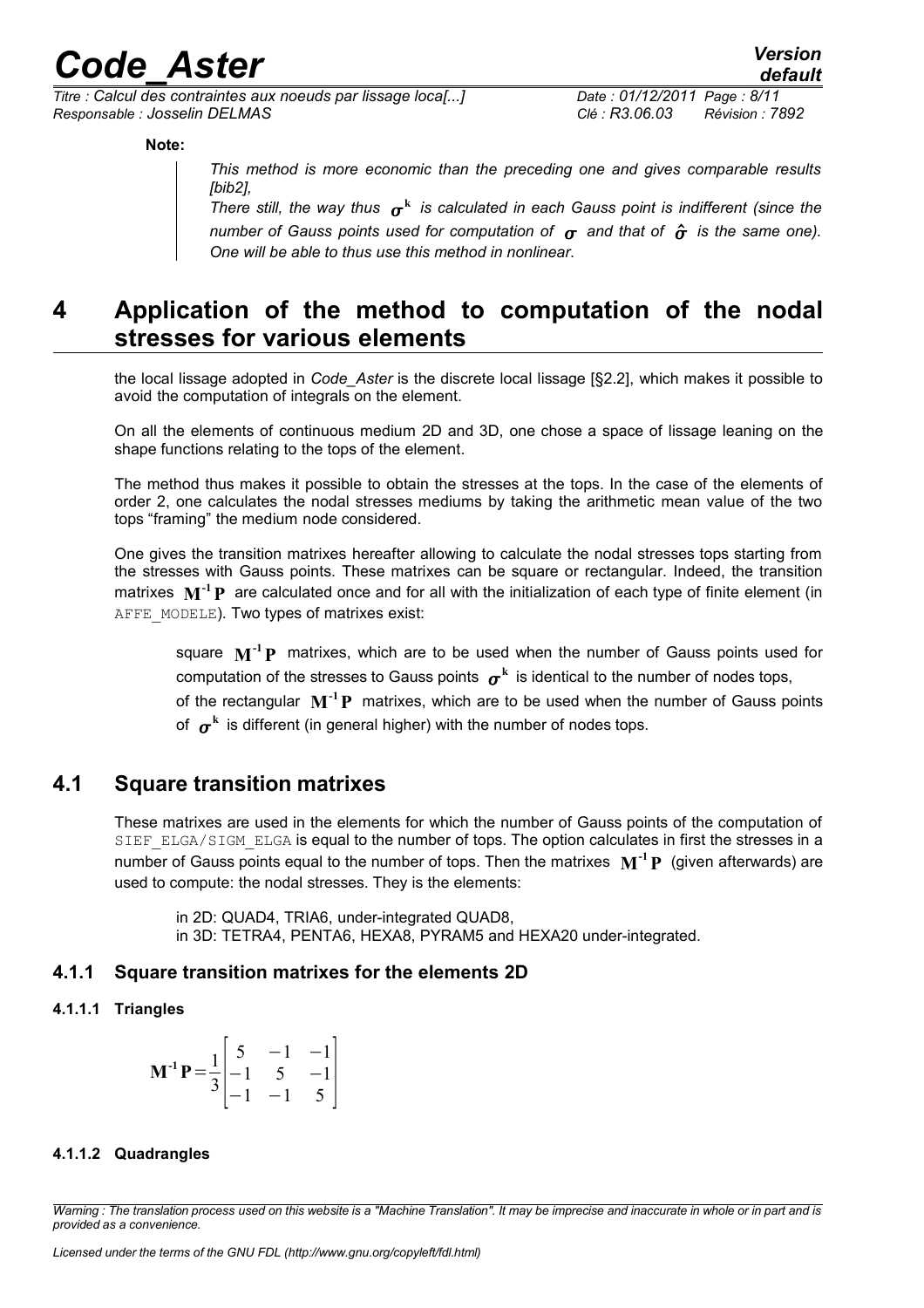*Titre : Calcul des contraintes aux noeuds par lissage loca[...] Date : 01/12/2011 Page : 9/11 Responsable : Josselin DELMAS Clé : R3.06.03 Révision : 7892*

$$
\mathbf{M}^{-1} \mathbf{P} = \begin{bmatrix} 1 + \frac{\sqrt{3}}{2} & -\frac{1}{2} & 1 - \frac{\sqrt{3}}{2} & -\frac{1}{2} \\ -\frac{1}{2} & 1 + \frac{\sqrt{3}}{2} & -\frac{1}{2} & 1 - \frac{\sqrt{3}}{2} \\ 1 - \frac{\sqrt{3}}{2} & -\frac{1}{2} & 1 + \frac{\sqrt{3}}{2} & -\frac{1}{2} \\ -\frac{1}{2} & 1 - \frac{\sqrt{3}}{2} & -\frac{1}{2} & 1 + \frac{\sqrt{3}}{2} \end{bmatrix}
$$

#### <span id="page-8-3"></span>**4.1.2 square Transition matrixes for the Pentahedral elements**

#### **4.1.2.1 3D**

<span id="page-8-2"></span>
$$
\mathbf{M}^{-1}\mathbf{P} = \frac{1}{a-b} \begin{bmatrix} a & a & a-1 & a \\ a & a-1 & a & a \\ a-1 & a & a & a \\ a & a & a & a-1 \end{bmatrix}
$$

avec 
$$
a = \frac{5 - \sqrt{5}}{20}
$$
  $b = \frac{5 + 3\sqrt{5}}{20}$ 

 $\overline{a}$ 

i.

#### <span id="page-8-1"></span>**4.1.2.2 Tetrahedrons**

$$
\mathbf{M}^{-1}\mathbf{P} = \begin{bmatrix} \alpha & -\alpha & \alpha & 1-\alpha & \alpha-1 & 1-\alpha \\ \alpha & \alpha & -\alpha & 1-\alpha & 1-\alpha & \alpha-1 \\ -\alpha & \alpha & \alpha & \alpha & \alpha-1 & 1-\alpha & 1-\alpha \\ 1-\alpha & \alpha-1 & 1-\alpha & \alpha & \alpha & \alpha \\ 1-\alpha & 1-\alpha & \alpha-1 & \alpha & \alpha & -\alpha \\ \alpha-1 & 1-\alpha & 1-\alpha & -\alpha & \alpha & \alpha \end{bmatrix}
$$

$$
\alpha = \frac{\sqrt{3}+1}{2}
$$

#### **4.1.2.3 Hexahedrons**

<span id="page-8-0"></span>
$$
\mathbf{M}^1 \mathbf{P} = \begin{bmatrix} a & b & b & c & b & c & c & d \\ b & c & c & d & a & b & b & c \\ c & d & b & c & b & c & a & b \\ b & c & a & b & c & d & b & c \\ b & a & c & b & c & b & d & c \\ c & b & d & c & b & a & c & b \\ d & c & c & b & c & b & b & a \\ c & b & b & a & d & c & c & b \end{bmatrix} \begin{array}{c} a = \frac{5+3\sqrt{3}}{4} \\ b = \frac{1+\sqrt{3}}{4} \\ c = \frac{\sqrt{3}-1}{4} \\ d = \frac{5-3\sqrt{3}}{4} \end{array}
$$

*Warning : The translation process used on this website is a "Machine Translation". It may be imprecise and inaccurate in whole or in part and is provided as a convenience.*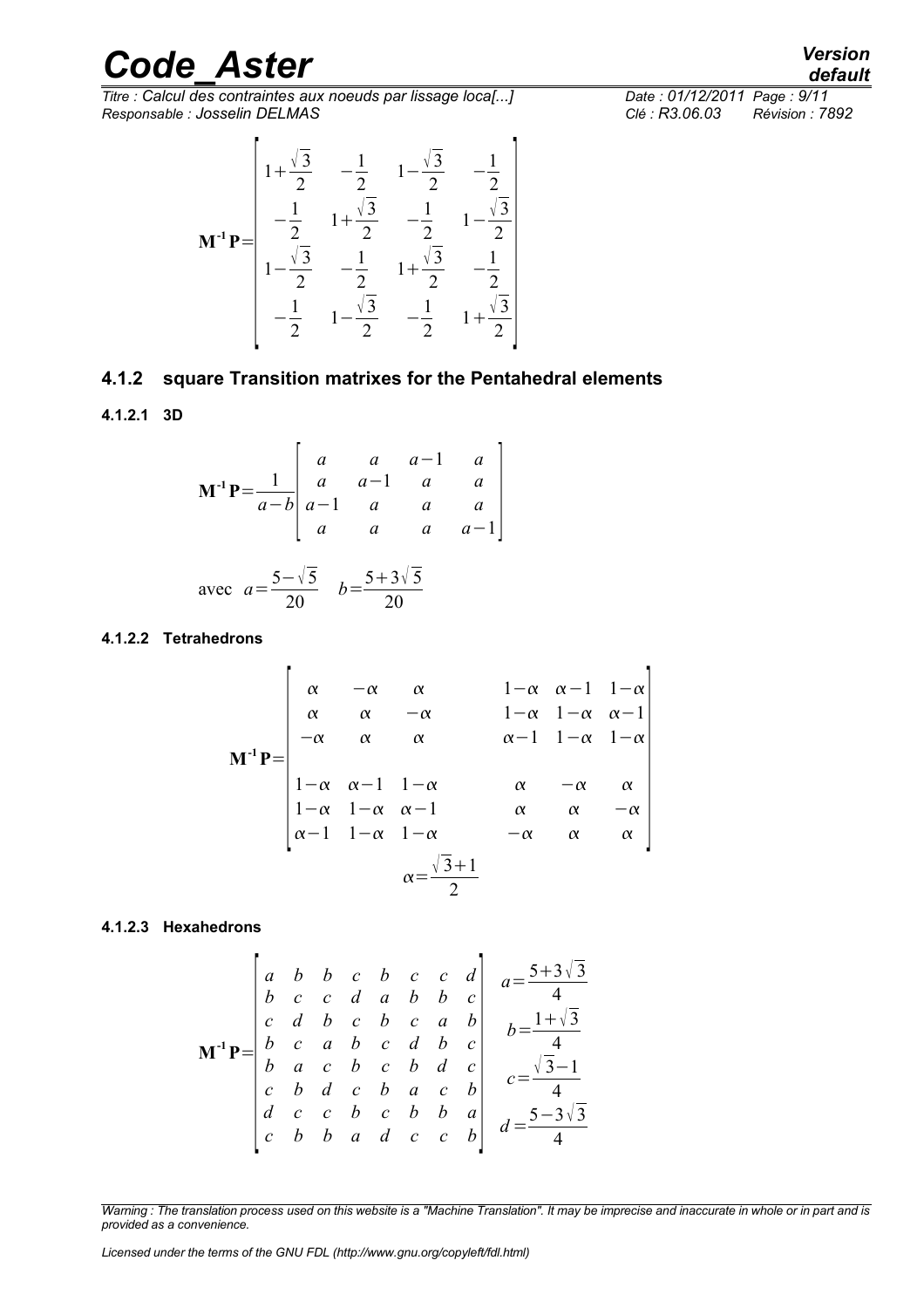*Titre : Calcul des contraintes aux noeuds par lissage loca[...] Date : 01/12/2011 Page : 10/11 Responsable : Josselin DELMAS Clé : R3.06.03 Révision : 7892*

## *default*



**Appears 4.1.2.3 - has: Classification of Gauss points on the hexahedron with 8 nodes**

#### **4.2 rectangular M -1P Transition matrixes**

<span id="page-9-0"></span>In nonlinear for some element types (TRIA3, QUAD8 and QUAD9 in 2D, TETRA10, PENTA15 and HEXA20 in 3D), the stresses and the local variables with Gauss points are calculated on a richer family of Gauss points (9 points for the quadrangles, 15 points for the tetrahedrons, 21 points for the pentahedrons, 27 points for the hexahedrons).

The discrete local lissage is then carried out from these fields and transport with the nodes utilizes matrixes different from the preceding ones. They are not square any more, because of dimension (many tops, number of Gauss points). The transition matrixes **M -1P** are not calculated explicitly, in particular **M** is reversed by *Code\_Aster*.

In the typical case of the triangle with 3 nodes, the fields are supposed to be constant by element (only one Gauss point) and:

$$
\mathbf{M}^{-1}\mathbf{P} = \begin{bmatrix} 1 \\ 1 \\ 1 \end{bmatrix}
$$

For example, the computation carried out by option SIGM\_ELNO is then the following:

If the stresses were calculated on a family having a number of Gauss points higher than many tops (for announced elements Ci - above).  $M^{-1}P$ is then rectangular, and nb sommets nb pts Gauss

$$
\hat{\boldsymbol{\sigma}}_{i} = \sum_{i=1}^{N} \sum_{k=1}^{N} (\mathbf{M}^{-1} \mathbf{P})_{ik} \boldsymbol{\sigma}^{k}
$$

If not, if the number of Gauss points is equal to the number of tops, **M -1P** is then square. One  $\mathbf{c}$ alculates  $\hat{\boldsymbol{\sigma}}_{\mathbf{i}}{=}(\mathbf{M}^{\text{-1}}\mathbf{P})_{ik}\boldsymbol{\sigma}^{\mathbf{k}}$  [§4.1].

*Warning : The translation process used on this website is a "Machine Translation". It may be imprecise and inaccurate in whole or in part and is provided as a convenience.*